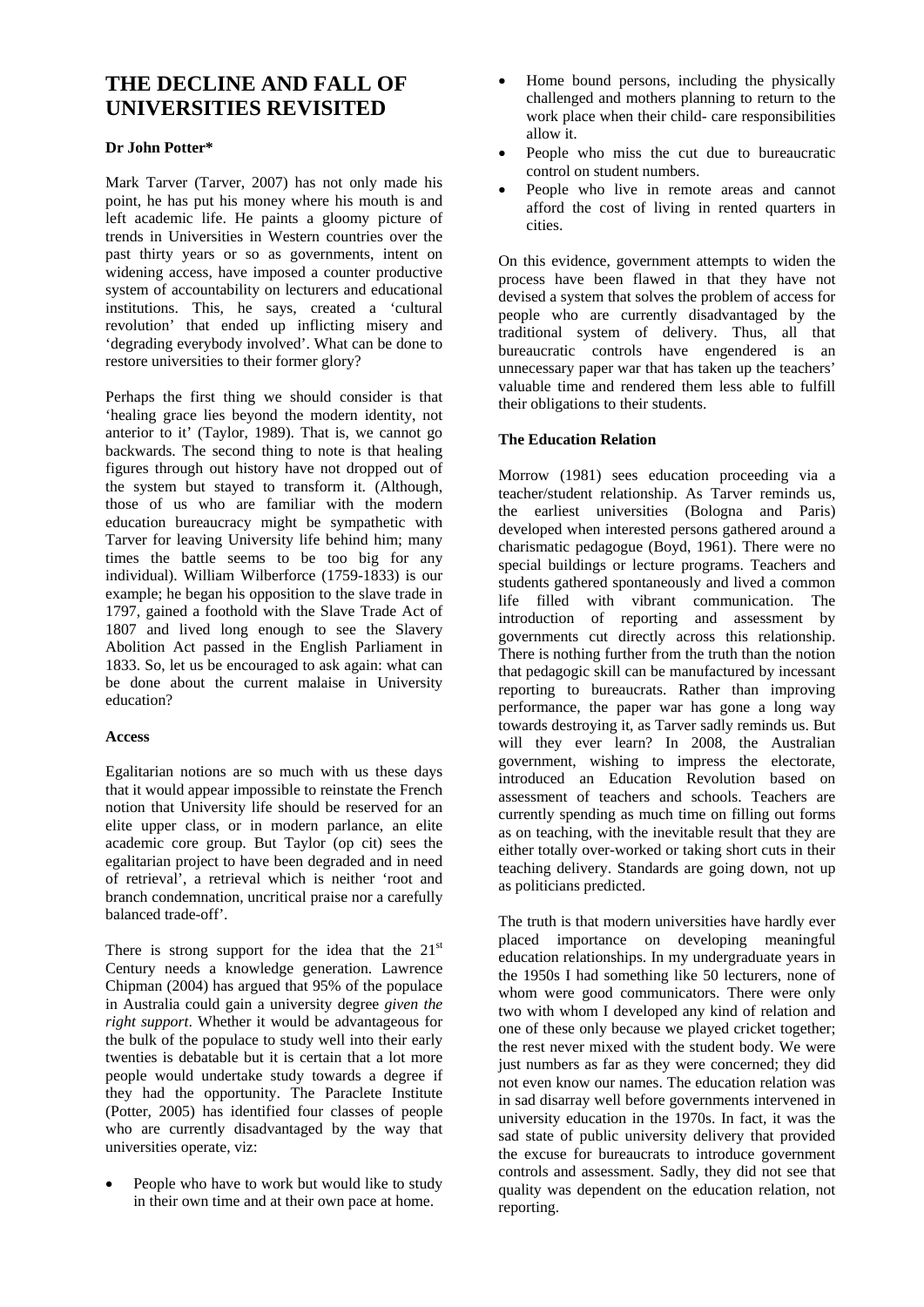## **Lectures or Tutorials?**

In the 1950s I had a lecturer in geology who was so pathetic in his delivery that most of us took the notes supplied prior to the lecture, signed the attendance form and slipped away to the refectory for a morning coffee. We still passed that subject and this raises the point that lectures which are a one sided delivery of facts are neither helpful nor necessary. The facts can be put onto paper or, better still on the internet. What is needed is an education relation where the significance of the facts is explored in a congenial manner. This was the original idea behind tutorials. Students met in small groups with a mentor present to guide the discussion in a way that was helpful. Unfortunately, it became a trend for experienced academics to excuse themselves from taking part in tutorials. For the most part they handed the job over to post graduate students who, along with the students, treated tutorials lightly. In many cases they became a farce.

Some ten years after I first graduated I attended an Academic World Conference. Fifteen hundred delegates attended and many of whom presented papers. Most of the papers were trivial, the kind that Tarver says were '…contributory to global warming and deforestation' (op cit). Only three papers were of the kind that Tarver sees as 'important'. Notably, these three contributors presented a very few thoughts with a disarming simplicity of expression. But it was clear from the massive attendance at their lectures that the delegates knew that these thoughts were innovative and important. It is to such people that we all like to gather if we are given the opportunity - as in the old days in Bologna and Paris. We know what we want; even politicians and bureaucrats might sense it. The question is, how can tertiary education be organized to achieve it?

#### **Towards a Better Model of University Education**

So far I have argued that potential students need better access to university study programs and, once registered, given the opportunity to develop an education relation with a person of merit. I have also argued that the existing lecture system is not conducive to learning; it is one sided affair and the evidence is that very few students can construct knowledge in such an environment.

The University of South Africa (UNISA) was the first to develop a fully distance learning program of delivery in 1946. Today it delivers a wide range of undergraduate and postgraduate programs to 270 000 students in sixty (60) countries. More recently the Open University in the UK has operated a successful program of delivery that incorporated good quality of materials and tutorial opportunities. And the All India University has eclipsed them all, currently servicing five (5) million students. All distance programs are modular. All are open to students who have the right pre-requisite education qualifications and can pay the moderate fees<sup>1</sup>. Students can study in their own time and at their own pace. The 'facts' are presented in

high quality hard-copy materials, recommended text books and, more often these days, via the internet. The success rate of this model is now well established and it is surprising that all universities have not moved to adopt it.

#### **Resistance to Change**

In 2000, the Paraclete Institute signed an agency agreement with the University of South Africa which allowed it to deliver UNISA degrees in Australia. UNISA is listed on the Commonwealth List and the UNESCO list and accredited by the World Body on Distance Education, Washington DC. Further, Australian education authorities list UNISA degrees as equivalent to any earned at an Australian university. UNISA was already delivering its proven course to Australian citizens without the assistance of the Paraclete Institute but it saw the advantages of having a local organization doing the marketing and providing a local tutorial service.

The Institute was successful in gathering together a large number of tutors who were prepared to *visit groups of students*, where they lived (as opposed to asking students to attend City campuses), to assist them in their learning. Special tutors were appointed to assist students to develop good study habits in their first year of study. With every thing in order, the Institute set about registering to deliver tertiary education in Australia. It ran into a wall of resistance from the bureaucracy that lasted and in 2006, after seven years of battling, finally accepted that there was no way through to registration. It seemed that the bureaucrats, rather than implement government policy towards greater openness and success, preferred to act as defenders of the established system. Sadly, twenty thousand persons in South Australia, who wished to study for a degree, are still excluded from the process.

Some people have looked to the establishment of Private Universities as an option for those wishing to develop a better model of tertiary education. They too have faced 'impossible' resistance from the establishment but like Wilberforce have found this not a reason to abandon the project. They have been encouraged to hold to the idea that there is a way forward. Dale (1989) says that we must work in the contradictions. What this means still has to be demonstrated but persistent effort by people like Dr David Le Cornu of the St Clements University encourage us that those of us who look for a better model can and will win through in the West. But what about Universities in developing nations, what are the problems they face?

\* \* \* \* \* \*

## **The Decline and Fall of Universities in Developing Nations**

In the post Second World War years, European

<sup>&</sup>lt;sup>1</sup>The cost of delivering courses by distance means is massively cheaper than traditional systems.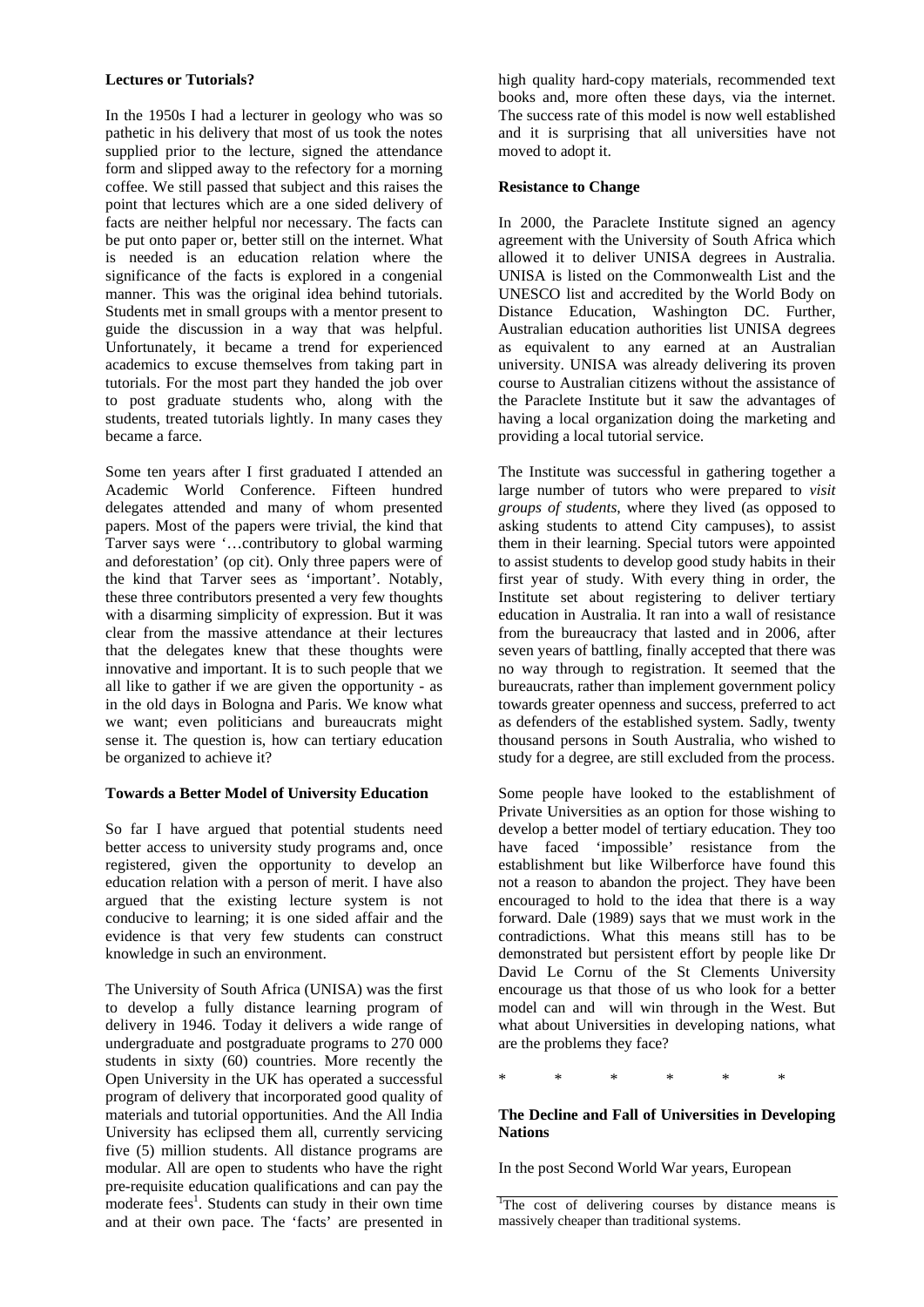colonial governments gave way to a mounting call for national independence. One of the things that newly independent countries wanted to establish their legitimacy was national universities, and their colonial masters were helpful in meeting this objective. For instance, the British Overseas Development Ministry (ODM) provided assistance to the British African ex-colonies and protectorates in the form of money for campus buildings and the provision and payment of foundational lecturing staff from the UK. African students were registered and some of those who graduated went on scholarships to the UK and USA to complete post graduate study. When they returned to Africa with PhDs they began to replace ex-patriate staff; a period known as 'localisation' had begun. Eventually all foreign staff members were replaced and the ODM patted the Independent State government on the back, congratulated them that they now had a truly indigenous university and left with due pomp and ceremony. Whether the British Government anticipated it or not is uncertain but the result was that the National Universities substantially collapsed when their aid supply was cancelled.

The reason for this was that during the establishment phase the local government had contributed not a penny to the cost of buildings and equipment or staff salaries, and students had paid no fees. That is, there was no income apart from aid so, when the aid was withdrawn, the system was unsustainable. There was some attempt to keep up appearances. Some staff members were retained and paid insignificant salaries but services could not be provided. On one occasion the author arrived at a national university as a visiting lecturer only to find the power had been switched off. His host informed him that the university owed the local electricity company \$US 500 000 and had no way of paying it! The problem remains today that many African governments have no way of financially supporting a national university and the students, being mostly impoverished, have no way of paying fees.

At the present time it is difficult to know how higher education in such countries can be rescued, especially as lack of finance is not the only problem they face. Political power struggles, high levels of corruption, wars, famine and pestilence all operate against the stable management of education services. In Africa, the AIDS pandemic has had a profound impact on educational development. One country known to the author lost fifteen thousand teachers to AIDS between 1996 and 2003; in the latter year, the Ministry of Education was supplying seventy five coffins to schools each week to bury deceased teachers. The question remains: in consideration of their general impoverishment and other factors, how can developing nations maintain higher education services, especially as most students are unable to pay even moderate levels of fees?

## **New Tertiary Models for Difficult Situations**

It is clear that developing nations need educated

people; local universities must be helped to survive if national developmental objectives are to be achieved. Two things must happen. Firstly, some financial aid will be required to get any new system of education up and running. Secondly, the local economy must be improved to provide hope of sustainability.

There is nothing new in this. On paper at least these have been the objectives ever since countries became independent. But there needs to be some changes. In the past, aid has always been tied to hidden commitments, e.g. all ex-British colonies were tied to a British Trade Preference at independence; as far as can be ascertained this still applies. What this means is that all purchases by governments must go through an agent in London who charges two or three times the price for goods compared with the market place.

Aid has never come cheaply. Aid donors have always required that donations be re-paid with interest. Aid is big business, especially for donors! If we are to see progress in the establishment of a permanent system of higher education in the developing two-thirds world, donors will have to provide start-up funds for economically viable projects rather than provide cash handouts. This suggests that the two requirements outlined above may be brought together into jointventure projects that have hope of financial success. Developing nations have assets; the problem is that they are not always utilized to useful purpose. And that is not necessarily the fault of officials in developing governments, although they must take some portion of the blame, either from ignorance or corrupt practices or both.

Assuming that the resources needed to get universities in developing countries operating at a good level are available, the next step is to establish a model of education that has the right curriculum and is efficient in delivery.

## **The Curriculum**

The general practice in Africa and developing countries around the world has been to adopt a European curriculum with little thought of the consequences. It is the qualification that is important, not course content. In South Africa, Duminy has reported how rural African students have been asked to answer questions about 'tennis racquets' and 'mantle-pieces', things with which they are unfamiliar (Duminy 1967). And this raises the point that African people have seldom if ever been asked to consider what should be in the curriculum for their formal education<sup>2</sup>.

If higher education in the developing world is a problem, then we should adopt a problem solving model for solving it. It is generally agreed that problem solving is a social exercise that begins by helping people think about what they are dissatisfied with, what they wish to change and what they think they can do to bring about change. There are numerous change models in the literature; one of the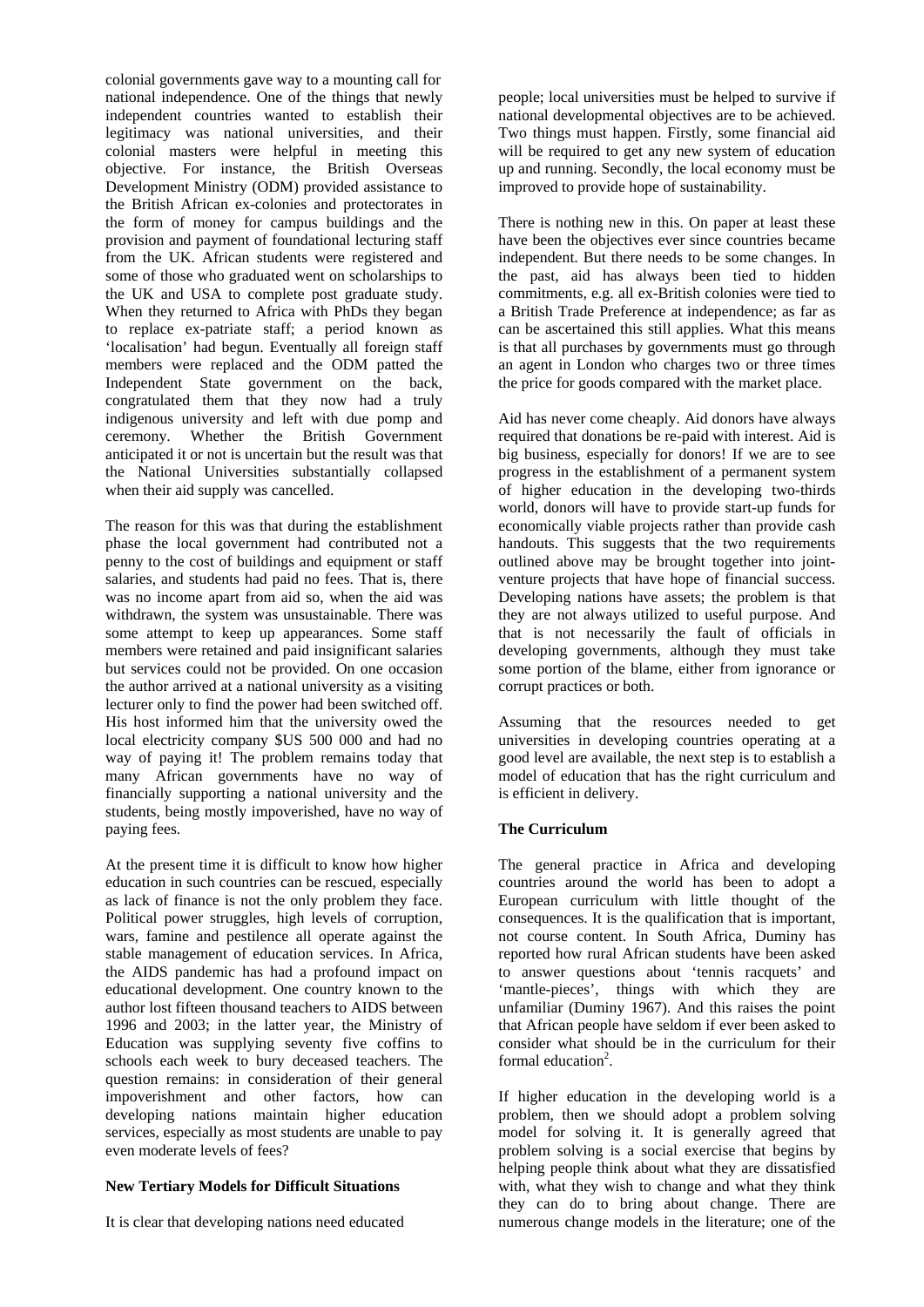best is that developed by Batten (1967). And, thanks to the social science re-think in the 1960s, there are now numerous reports of case studies where change has been successfully implemented by local action groups as opposed to bringing in experts (e.g. Virone, 1963). The key in all cases has been to use an introductory strategy that successfully *involves* the target group in the process and thereby *motivates* them to think about solving their problems for themselves; e.g. the 'Problem Census' (Potter, 1997).

Involvement is of itself motivational. Experience shows that members of new and even artificial groups can be motivated by an appropriate involvement strategy to participate strongly in later stages of the problem solving process. See Blencowe, et al (1974).

The procedures for getting key personnel in developing nations to think seriously about the curriculum are available. The first action required to re-instate higher education is to form a **working group** that will identify and refine a genuine local curriculum on a continuing basis. There is no necessity for universities in developing countries to conform to the standards and curriculum of the old world, although it is taken for granted that the lessons of the established universities will not be necessarily ignored. What is critical is that the curriculum meets the needs of the nation, not that it meets the demands of the 'Canon' or the requirements of the Commonwealth list. Once the national education needs are defined it is a short step to build courses or find existing courses that fit the bill.

## **Teaching**

As mentioned above, HIV/AIDS has taken out a large number of trained teachers in Africa, and other nations like Indonesia and Papua New Guinea are now experiencing the same problem. In Africa, the effect has been felt greatest amongst staff of tertiary institutions because of the limited number of people with the right qualifications and the habit of salaried people in such countries to pursue a promiscuous lifestyle. There is a massive shortage of indigenous university lecturers in most countries currently.

One way of overcoming this problem might be to consolidate the curriculum and use the internet or DVDs to dispense it. Courses could be placed on a web-page and if lecturers are thought to be required, outstanding teachers could be engaged to record lectures for general distribution on disc or via the internet. With this backing, students could study in private or, in the best case scenario, attend tutorials run by relatively inexperienced personnel. The University of South Africa, the Open University and many other similar institutions have demonstrated beyond any doubt that examinations for students studying under these conditions are simple enough to organize. Admittedly the above proposal does not provide the crucial teacher/student educational relation but that is a luxury that Western Universities have long since abandoned so the lack of it should not necessarily retard education in the third world. In the

longer term a national tutorial system would be a great advantage. There are professional people located in most areas that can be called upon to assist the program.

#### **Mentoring**

The value of the distance learning model is that people can work at the same time as they are studying. This solves two problems: (1) they or their employer can pay the study fees; and (2): supervisors in the work place can act as mentors, not only guiding the employees performance in the job to hand, but to take a direct interest in the employee's on-going study program. This arrangement would allow the crucial teacher/student relation to be transported from the educational institution to the work place – an idea that seems to have a great deal of all round merit.

#### **CONCLUSIONS**

For historical reason, the problems faced by Western Universities differ from the problems facing universities in the developing world. In the West, universities must conform to government regulations if they are to remain registered to deliver higher education. And registration is important if universities wish to enroll international students – immigration permits are not offered to students wishing to study at non-registered institutions. The immediate problem for Western universities outlined by Tarver (op cit) is how to maintain standards in the face of government requirements that insist on greater access and impose a counter-productive assessment process on lecturers and university administrators. The result is that university staff members are overloaded and something has to give. Regrettably, according to Tarver (op cit) the thing that suffers is the quality of teaching and job satisfaction for the lecturing staff.

In developing countries the problem is the inability of national governments to supply sufficient qualified staff and to maintain facilities and salaries in the light of the students' inability to pay fees. They need a simple system of delivery that can overcome these deficiencies.

It appears that the problems of universities in both Western and developing countries could be synthesized to a similar response, viz:

- The curriculum and specific course content could be developed by the on-going referencing of informed persons **in the work place**. This is not necessarily a replacement of human capital theory by crass credentialism (Blaug, 1970); it is a way of identifying and meeting genuine educational needs.
- Course content could be consolidated into hard copy (text books). or better still, provided on DVDs or via the internet.
- Highly experienced lecturers could be hired to prepare video lecture series for dissemination.